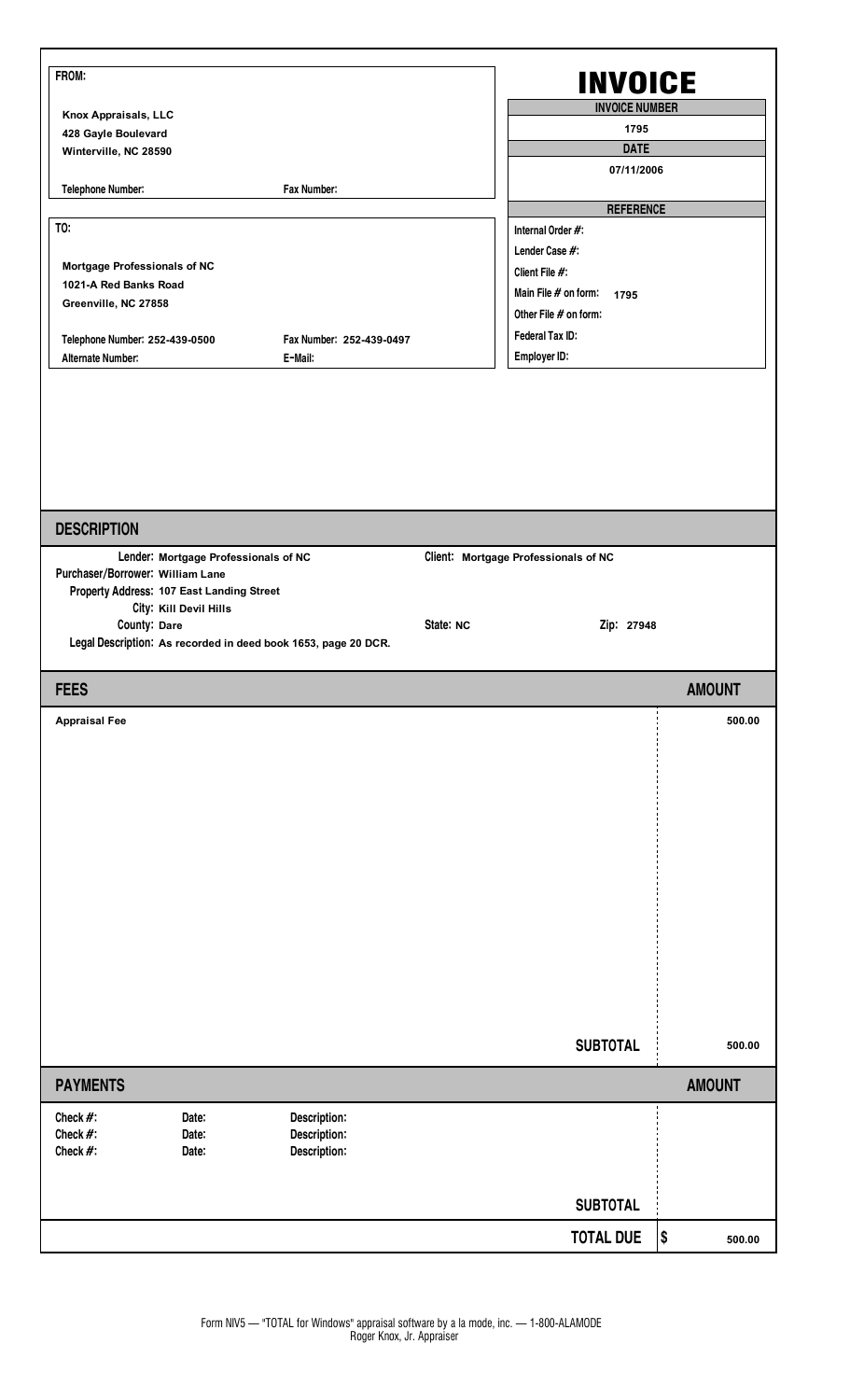# **SUMMARY OF SALIENT FEATURES**

|                             | Subject Address             | 107 East Landing Street                     |
|-----------------------------|-----------------------------|---------------------------------------------|
|                             | Legal Description           | As recorded in deed book 1653, page 20 DCR. |
|                             | City                        | <b>Kill Devil Hills</b>                     |
| SUBJECT INFORMATION         | County                      | Dare                                        |
|                             | State                       | NC                                          |
|                             | Zip Code                    | 27948                                       |
|                             | <b>Census Tract</b>         |                                             |
|                             | Map Reference               | 988415542895                                |
|                             |                             |                                             |
| SALES PRICE                 | Sale Price                  | \$ Refinance                                |
|                             | Date of Sale                | N/A                                         |
|                             |                             |                                             |
| <b>CLIENT</b>               | Borrower / Client           | <b>William Lane</b>                         |
|                             | Lender                      | Mortgage Professionals of NC                |
|                             | Size (Square Feet)          | 2,894                                       |
|                             | Price per Square Foot<br>\$ |                                             |
| DESCRIPTION OF IMPROVEMENTS | Location                    | Average                                     |
|                             | Age                         | 1 Yr./Eff. 1                                |
|                             | Condition                   | Average                                     |
|                             | <b>Total Rooms</b>          | 9                                           |
|                             | Bedrooms                    | 4                                           |
|                             | <b>Baths</b>                | 5                                           |
|                             |                             |                                             |
| <b>APPRAISER</b>            | Appraiser                   | Roger P. Knox, Jr.                          |
|                             | Date of Appraised Value     | July 11, 2006                               |
| Е                           |                             |                                             |
| VALUE                       | Final Estimate of Value     | \$1,000,000                                 |
|                             |                             |                                             |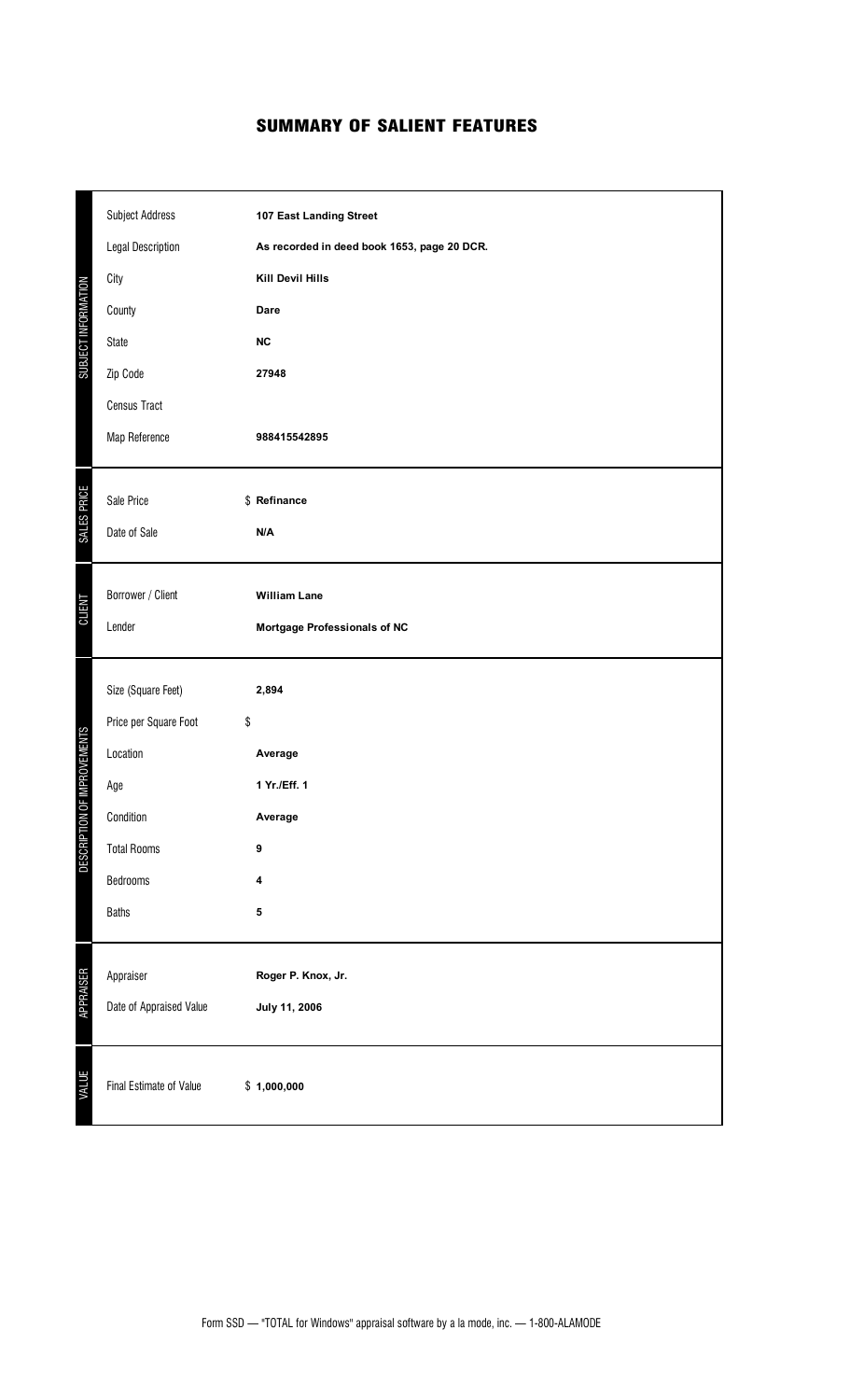**Knox Appraisals, LLC 428 Gayle Boulevard Winterville, NC 28590**

**Mortgage Professionals of NC 1021-A Red Banks Road Greenville, NC 27858**

#### **Re: Property: 107 East Landing Street Kill Devil Hills, NC 27948 Borrower: William Lane File No.:**

**In accordance with your request, we have appraised the above referenced property. The report of that appraisal is attached.**

**The purpose of this appraisal is to estimate the market value of the property described in this appraisal report, as improved, in unencumbered fee simple title of ownership.**

**This report is based on a physical analysis of the site and improvements, a locational analysis of the neighborhood and city, and an economic analysis of the market for properties such as the subject. The appraisal was developed and the report was prepared in accordance with the Uniform Standards of Professional Appraisal Practice.**

**The value conclusions reported are as of the effective date stated in the body of the report and contingent upon the certification and limiting conditions attached.**

**It has been a pleasure to assist you. Please do not hesitate to contact me or any of my staff if we can be of additional service to you.**

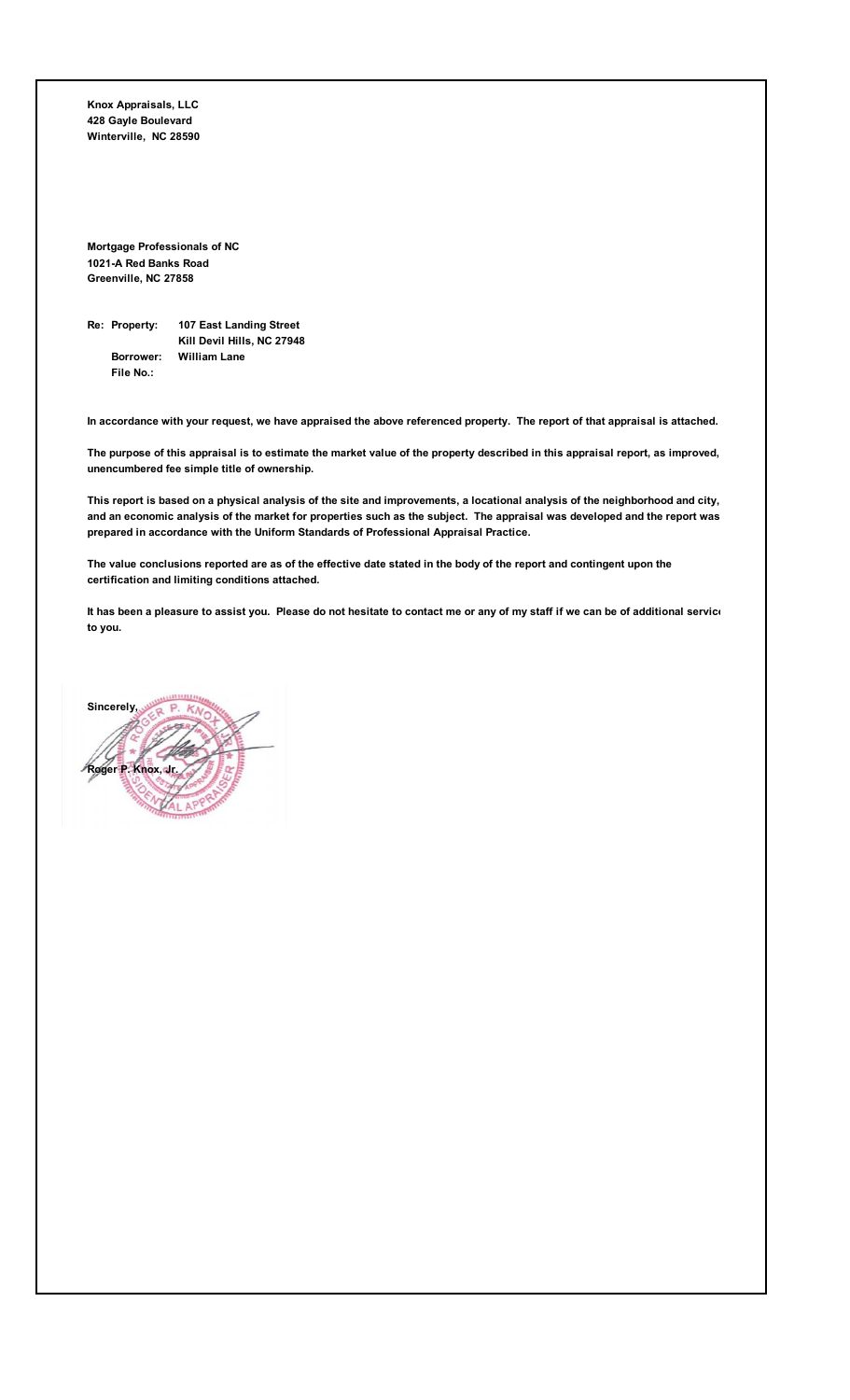## Roger Knox, Jr. Appraiser

|             |                                                                                                                                                                                                                     |                                                                     |                                                       |                          | <b>Uniform Residential Appraisal Report</b>                                                                                    |                                                |                                | File # 1795                      |                                                      |                     |
|-------------|---------------------------------------------------------------------------------------------------------------------------------------------------------------------------------------------------------------------|---------------------------------------------------------------------|-------------------------------------------------------|--------------------------|--------------------------------------------------------------------------------------------------------------------------------|------------------------------------------------|--------------------------------|----------------------------------|------------------------------------------------------|---------------------|
|             | The purpose of this summary appraisal report is to provide the lender/client with an accurate, and adequately supported, opinion of the market value of the subject property.                                       |                                                                     |                                                       |                          |                                                                                                                                |                                                |                                |                                  |                                                      |                     |
|             | Property Address 107 East Landing Street                                                                                                                                                                            |                                                                     | Owner of Public Record                                |                          | City Kill Devil Hills                                                                                                          |                                                |                                | State <b>NC</b>                  | Zip Code 27948                                       |                     |
|             | Borrower William Lane<br>Legal Description As recorded in deed book 1653, page 20 DCR.                                                                                                                              |                                                                     |                                                       |                          | <b>William Lane</b>                                                                                                            |                                                |                                | County Dare                      |                                                      |                     |
|             | Assessor's Parcel # 003529000                                                                                                                                                                                       |                                                                     |                                                       |                          | Tax Year 2005                                                                                                                  |                                                |                                | R.E. Taxes \$ 2,000.00 (e)       |                                                      |                     |
|             | Neighborhood Name Kill Devil Hills                                                                                                                                                                                  |                                                                     |                                                       |                          | Map Reference 988415542895                                                                                                     |                                                |                                | <b>Census Tract</b>              |                                                      |                     |
| π           | Vacant<br>Owner<br>Tenant<br>$\bowtie$<br>Occupant                                                                                                                                                                  |                                                                     | Special Assessments \$                                |                          | 0.00                                                                                                                           | <b>PUD</b>                                     | $HOA$ \$ $N/A$                 |                                  | per year                                             | per month           |
|             | Property Rights Appraised $\boxtimes$ Fee Simple<br>Assignment Type<br><b>Purchase Transaction</b>                                                                                                                  | Leasehold<br>M                                                      | Other (describe)<br>Refinance Transaction             | Other (describe)         |                                                                                                                                |                                                |                                |                                  |                                                      |                     |
|             | Lender/Client<br>Mortgage Professionals of NC                                                                                                                                                                       |                                                                     | Address                                               |                          | 1021-A Red Banks Road, Greenville, NC 27858                                                                                    |                                                |                                |                                  |                                                      |                     |
|             | Is the subject property currently offered for sale or has it been offered for sale in the twelve months prior to the effective date of this appraisal?                                                              |                                                                     |                                                       |                          |                                                                                                                                |                                                |                                | $\boxtimes$ Yes                  | No                                                   |                     |
|             | Report data source(s) used, offering price(s), and date(s).                                                                                                                                                         |                                                                     |                                                       |                          | The subject was transferred in September of 2005, no transfer amount was noted per the County Tax                              |                                                |                                |                                  |                                                      |                     |
|             | Office.                                                                                                                                                                                                             |                                                                     |                                                       |                          |                                                                                                                                |                                                |                                |                                  |                                                      |                     |
|             | did not analyze the contract for sale for the subject purchase transaction. Explain the results of the analysis of the contract for sale or why the analysis was not<br>$\vert \vert$ $\vert$ did<br>performed. N/A |                                                                     |                                                       |                          |                                                                                                                                |                                                |                                |                                  |                                                      |                     |
|             |                                                                                                                                                                                                                     |                                                                     |                                                       |                          |                                                                                                                                |                                                |                                |                                  |                                                      |                     |
| <b>RACT</b> | Contract Price \$ Refinance<br>Date of Contract N/A                                                                                                                                                                 |                                                                     |                                                       |                          | Is the property seller the owner of public record?                                                                             | Yes                                            |                                | No Data Source(s) $N/A$          |                                                      |                     |
|             | Is there any financial assistance (loan charges, sale concessions, gift or downpayment assistance, etc.) to be paid by any party on behalf of the borrower?                                                         |                                                                     |                                                       |                          |                                                                                                                                |                                                |                                |                                  | Yes                                                  | No                  |
|             | If Yes, report the total dollar amount and describe the items to be paid.                                                                                                                                           |                                                                     | N/A                                                   |                          |                                                                                                                                |                                                |                                |                                  |                                                      |                     |
|             |                                                                                                                                                                                                                     |                                                                     |                                                       |                          |                                                                                                                                |                                                |                                |                                  |                                                      |                     |
|             | Note: Race and the racial composition of the neighborhood are not appraisal factors.                                                                                                                                |                                                                     |                                                       |                          |                                                                                                                                |                                                |                                |                                  |                                                      |                     |
|             | <b>Neighborhood Characteristics</b>                                                                                                                                                                                 |                                                                     |                                                       |                          | <b>One-Unit Housing Trends</b>                                                                                                 |                                                |                                | <b>One-Unit Housing</b>          | <b>Present Land Use %</b>                            |                     |
|             | $\boxtimes$ Suburban<br>Location<br>Urban                                                                                                                                                                           | Rural                                                               | <b>Property Values</b>                                | Increasing               | Stable<br>M                                                                                                                    | Declining                                      | <b>PRICE</b>                   | AGE                              | One-Unit                                             | 55 %                |
|             | $\boxtimes$ 25-75%<br><b>Over 75%</b><br>Built-Up                                                                                                                                                                   | Under 25%                                                           | Demand/Supply                                         | Shortage                 | $\boxtimes$ In Balance                                                                                                         | Over Supply                                    | \$ (000)                       | (yrs)                            | 2-4 Unit                                             | 5 %                 |
| 0<br>0<br>0 | Growth<br>Rapid<br>$\bowtie$ Stable<br>Neighborhood Boundaries                                                                                                                                                      | Slow<br>The subject is located in Kill Devil Hills, North Carolina. | <b>Marketing Time</b>                                 | Under 3 mths $\boxtimes$ | 3-6 mths                                                                                                                       | Over 6 mths                                    | 20<br>$999+$                   | Low<br>05<br>High<br>$100+$      | Multi-Family<br>Commercial                           | 5%<br>20%           |
|             |                                                                                                                                                                                                                     |                                                                     |                                                       |                          |                                                                                                                                |                                                | 400+/-                         | Pred.<br>$30+/-$                 | Other                                                | 15 $%$              |
| 0<br>王<br>5 | Neighborhood Description                                                                                                                                                                                            |                                                                     |                                                       |                          | The subject is accessible to the services and conveniences sought by the typical buyer in this price category. The land use is |                                                |                                |                                  |                                                      |                     |
| π           | mostly single-family detached. Dwellings are generally well cared for and compatible in style and values. No negative locational features are observed.                                                             |                                                                     |                                                       |                          |                                                                                                                                |                                                |                                |                                  |                                                      |                     |
|             | Resale potential should be good.                                                                                                                                                                                    |                                                                     |                                                       |                          |                                                                                                                                |                                                |                                |                                  |                                                      |                     |
|             | Market Conditions (including support for the above conclusions)                                                                                                                                                     |                                                                     |                                                       |                          | Supply and demand appear to be in balance. Property values appear to be stable. Marketing                                      |                                                |                                |                                  |                                                      |                     |
|             | times should be between 3 to 6 months if prices competitively. Typical financing is conventional. FHA and VA are available. Seller Concessions are not<br>uncommon.                                                 |                                                                     |                                                       |                          |                                                                                                                                |                                                |                                |                                  |                                                      |                     |
|             | Dimensions Subject to recorded survey in Dare County.                                                                                                                                                               |                                                                     |                                                       |                          | Area +/- .18 Acres (Tax Office) Shape Rectangular                                                                              |                                                |                                | View Average                     |                                                      |                     |
|             | Specific Zoning Classification Residential                                                                                                                                                                          |                                                                     |                                                       |                          | Zoning Description Residential                                                                                                 |                                                |                                |                                  |                                                      |                     |
|             | Zoning Compliance $\boxtimes$ Legal                                                                                                                                                                                 | Legal Nonconforming (Grandfathered Use) No Zoning                   |                                                       |                          | Illegal (describe)                                                                                                             |                                                |                                |                                  |                                                      |                     |
|             |                                                                                                                                                                                                                     |                                                                     |                                                       |                          |                                                                                                                                |                                                |                                |                                  |                                                      |                     |
|             | Is the highest and best use of subject property as improved (or as proposed per plans and specifications) the present use?                                                                                          |                                                                     |                                                       |                          |                                                                                                                                |                                                | $\boxtimes$ Yes                | No If No. describe               |                                                      |                     |
|             |                                                                                                                                                                                                                     |                                                                     |                                                       |                          |                                                                                                                                |                                                |                                |                                  |                                                      |                     |
|             | Public<br><b>Utilities</b><br>Other (describe)<br>Electricity<br>M                                                                                                                                                  | Water                                                               | <b>Public</b><br>$\boxtimes$                          | Other (describe)         |                                                                                                                                | Off-site Improvements - Type<br>Street Asphalt |                                |                                  | Public<br>$\boxtimes$                                | Private             |
| 517         | Gas                                                                                                                                                                                                                 |                                                                     | Sanitary Sewer                                        | $\boxtimes$              | <b>Septic</b>                                                                                                                  | Alley<br><b>None</b>                           |                                |                                  |                                                      |                     |
|             | FEMA Special Flood Hazard Area<br>Yes                                                                                                                                                                               | No                                                                  |                                                       |                          | FEMA Flood Zone See Addend FEMA Map # See Attached Addendum                                                                    |                                                |                                |                                  | FEMA Map Date See Addendum                           |                     |
|             | Are the utilities and off-site improvements typical for the market area?                                                                                                                                            |                                                                     | $\boxtimes$ Yes                                       |                          | No If No, describe                                                                                                             |                                                |                                |                                  |                                                      |                     |
|             | Are there any adverse site conditions or external factors (easements, encroachments, environmental conditions, land uses, etc.)?                                                                                    |                                                                     |                                                       |                          |                                                                                                                                |                                                |                                | Yes                              | $\boxtimes$ No If Yes, describe                      |                     |
|             | See Attached Addendum.                                                                                                                                                                                              |                                                                     |                                                       |                          |                                                                                                                                |                                                |                                |                                  |                                                      |                     |
|             |                                                                                                                                                                                                                     |                                                                     |                                                       |                          |                                                                                                                                |                                                |                                |                                  |                                                      |                     |
|             | <b>General Description</b>                                                                                                                                                                                          |                                                                     | <b>Foundation</b>                                     |                          | <b>Exterior Description</b>                                                                                                    |                                                | materials/condition   Interior |                                  |                                                      | materials/condition |
|             | Units $\boxtimes$<br>One with Accessory Unit   ⊠ Concrete Slab<br>One                                                                                                                                               |                                                                     | Crawl Space                                           |                          | <b>Foundation Walls</b>                                                                                                        | Slab/Avg                                       |                                | Floors                           | Carpet/Tile/Wd/Avg                                   |                     |
|             | # of Stories<br><b>Three</b>                                                                                                                                                                                        | <b>Full Basement</b>                                                |                                                       | <b>Partial Basement</b>  | <b>Exterior Walls</b><br>Roof Surface                                                                                          | Hardy Plank/Avg                                |                                | Walls                            | Drywall/Avg                                          |                     |
|             | S-Det./End Unit Basement Area<br>Att.<br>Type $\boxtimes$ Det.<br>$\boxtimes$ Existing<br>Proposed                                                                                                                  | Under Const. Basement Finish                                        |                                                       | None sq.ft.              | % Gutters & Downspouts None                                                                                                    | Comp. Shingles/Avg                             |                                | Trim/Finish<br><b>Bath Floor</b> | Wood/Avg<br><b>Tile/Avg</b>                          |                     |
|             | Design (Style)<br><b>Three Story/Avg</b>                                                                                                                                                                            | Outside Entry/Exit                                                  |                                                       | Sump Pump                | <b>Window Type</b>                                                                                                             | Sh-Vinyl/Avg                                   |                                | Bath Wainscot Tile/Avg           |                                                      |                     |
|             | Year Built<br>2005                                                                                                                                                                                                  | Evidence of                                                         | Infestation                                           |                          | Storm Sash/Insulated Insulated/Avg                                                                                             |                                                |                                | Car Storage                      | None                                                 |                     |
|             | Effective Age (Yrs)<br>$\overline{1}$                                                                                                                                                                               | Dampness                                                            | Settlement                                            |                          | Screens                                                                                                                        | Screens/Avg                                    |                                | Driveway                         | # of Cars                                            |                     |
|             | None<br>Attic<br><b>Stairs</b>                                                                                                                                                                                      | Heating $\boxtimes$ FWA<br>Other                                    | <b>HWBB</b>                                           |                          | Radiant Amenities                                                                                                              | Woodstove(s) $#$<br>Fence                      |                                | <b>Driveway Surface</b>          | # of Cars                                            | Concrete<br>1       |
|             | Drop Stair<br>Floor<br>Scuttle                                                                                                                                                                                      | Cooling                                                             | Fuel Electric<br>$\boxtimes$ Central Air Conditioning |                          | $\boxtimes$ Fireplace(s) #<br>X<br>Patio/Deck                                                                                  | 1 $\boxtimes$<br>⊠<br>Porch                    |                                | $\boxtimes$ Garage<br>Carport    | # of Cars                                            |                     |
| ဖို         | Finished<br>Heated                                                                                                                                                                                                  | Individual                                                          | Other                                                 |                          | ⊠<br>Pool                                                                                                                      | Other                                          |                                | $\boxtimes$ Att.                 | Det.                                                 | Built-in            |
|             | Appliances $\boxtimes$ Refrigerator $\boxtimes$ Range/Oven $\boxtimes$ Dishwasher                                                                                                                                   |                                                                     | $\boxtimes$ Disposal                                  | $\boxtimes$ Microwave    | Washer/Dryer                                                                                                                   |                                                | Other (describe)               |                                  |                                                      |                     |
|             | Finished area above grade contains:                                                                                                                                                                                 | 9 Rooms                                                             | 4 Bedrooms                                            |                          | $5$ Bath(s)                                                                                                                    |                                                |                                |                                  | 2,894 Square Feet of Gross Living Area Above Grade   |                     |
| 줌<br>듦<br>る | Additional features (special energy efficient items, etc.).                                                                                                                                                         |                                                                     |                                                       |                          | The subject has a wrap porch, a wood deck, a covered stoop, a fence, an in-ground pool, a covered                              |                                                |                                |                                  |                                                      |                     |
|             | porch, a fireplace and a one car garage.<br>Describe the condition of the property (including needed repairs, deterioration, renovations, remodeling, etc.).                                                        |                                                                     |                                                       |                          |                                                                                                                                |                                                |                                |                                  | No defered maintenance is evident. The subject is in |                     |
|             | average condition for it's age. No functional or external inadequacies apparent upon a visual inspection. The floorplan is marketable and the mechanica                                                             |                                                                     |                                                       |                          |                                                                                                                                |                                                |                                |                                  |                                                      |                     |
|             | systems appear to function properly.                                                                                                                                                                                |                                                                     |                                                       |                          |                                                                                                                                |                                                |                                |                                  |                                                      |                     |
|             |                                                                                                                                                                                                                     |                                                                     |                                                       |                          |                                                                                                                                |                                                |                                |                                  |                                                      |                     |
|             |                                                                                                                                                                                                                     |                                                                     |                                                       |                          |                                                                                                                                |                                                |                                | $\boxtimes$ No<br>Yes            |                                                      |                     |
|             | Are there any physical deficiencies or adverse conditions that affect the livability, soundness, or structural integrity of the property?                                                                           |                                                                     |                                                       |                          |                                                                                                                                |                                                |                                |                                  | If Yes, describe                                     |                     |
|             |                                                                                                                                                                                                                     |                                                                     |                                                       |                          |                                                                                                                                |                                                |                                |                                  |                                                      |                     |
|             |                                                                                                                                                                                                                     |                                                                     |                                                       |                          |                                                                                                                                |                                                |                                |                                  |                                                      |                     |
|             | Does the property generally conform to the neighborhood (functional utility, style, condition, use, construction, etc.)?                                                                                            |                                                                     |                                                       |                          |                                                                                                                                | $\boxtimes$ Yes                                |                                | No If No, describe               |                                                      |                     |
|             |                                                                                                                                                                                                                     |                                                                     |                                                       |                          |                                                                                                                                |                                                |                                |                                  |                                                      |                     |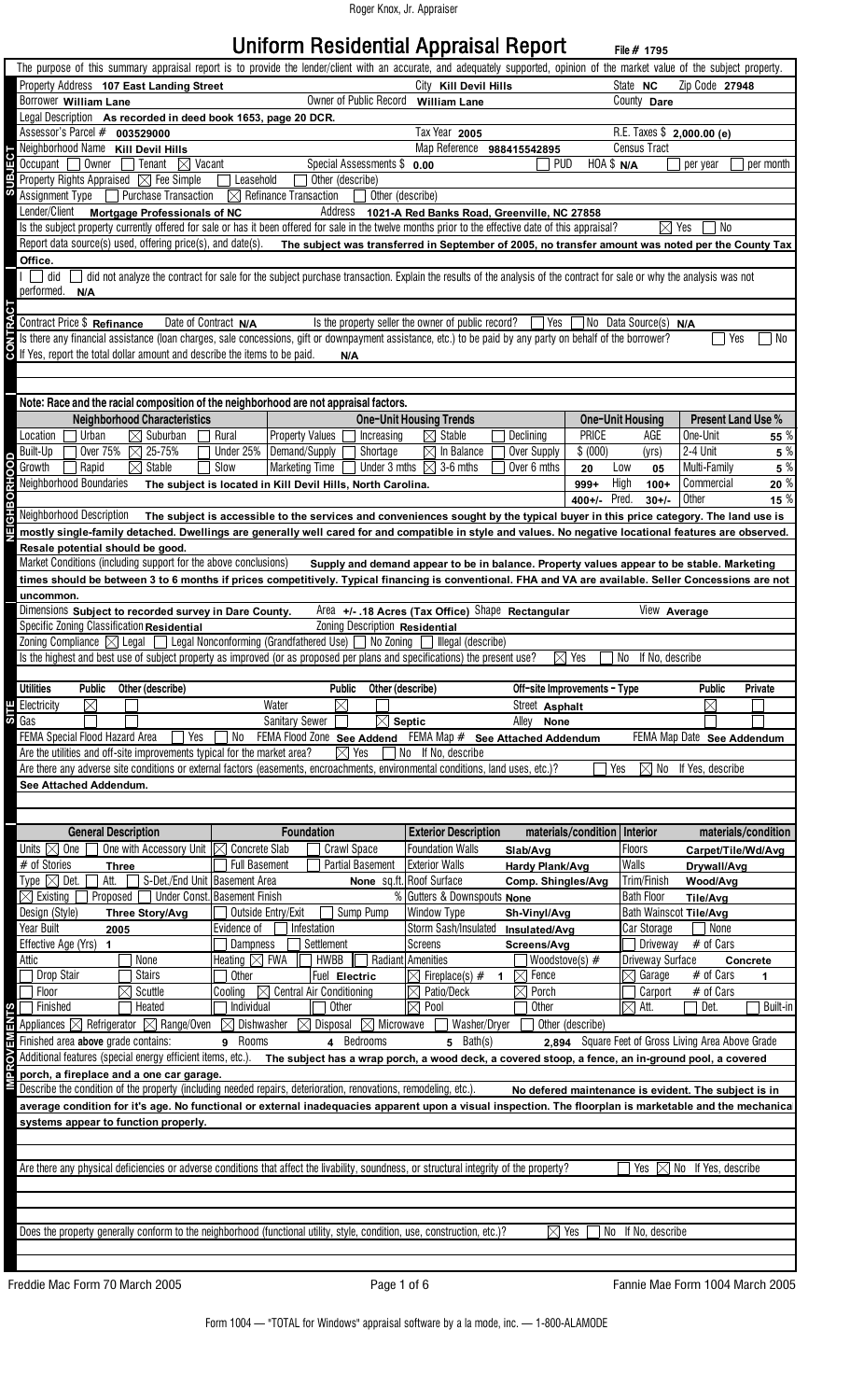# Uniform Residential Appraisal Report **File #**

|                                                                                                                                                                                                                                                           |                                |                                                  |                                                                                                                                                                        | UNITORM RESIDENTIAI APPRAISAI REPORT             |                                                                          | File # 1795                                          |                                 |
|-----------------------------------------------------------------------------------------------------------------------------------------------------------------------------------------------------------------------------------------------------------|--------------------------------|--------------------------------------------------|------------------------------------------------------------------------------------------------------------------------------------------------------------------------|--------------------------------------------------|--------------------------------------------------------------------------|------------------------------------------------------|---------------------------------|
| There are<br>0                                                                                                                                                                                                                                            |                                |                                                  | comparable properties currently offered for sale in the subject neighborhood ranging in price from $\phi$ N/A                                                          |                                                  |                                                                          | $to$ \$<br>N/A                                       |                                 |
| There are<br>0                                                                                                                                                                                                                                            |                                |                                                  | comparable sales in the subject neighborhood within the past twelve months ranging in sale price from \$ N/A                                                           |                                                  |                                                                          | to $$$ N/A                                           |                                 |
| <b>FEATURE</b>                                                                                                                                                                                                                                            | <b>SUBJECT</b>                 |                                                  | COMPARABLE SALE #1                                                                                                                                                     |                                                  | COMPARABLE SALE # 2                                                      |                                                      | COMPARABLE SALE #3              |
| Address<br>107 East Landing Street                                                                                                                                                                                                                        |                                | 100 Lovers Lane                                  |                                                                                                                                                                        | 103 Sun Dancer Court                             |                                                                          | 5504 W Seachase Drive                                |                                 |
| <b>Kill Devil Hills</b>                                                                                                                                                                                                                                   |                                | <b>Kill Devil Hills</b>                          |                                                                                                                                                                        | <b>Nags Head</b>                                 |                                                                          | Nags Head                                            |                                 |
| Proximity to Subject                                                                                                                                                                                                                                      |                                | 0.80 miles                                       |                                                                                                                                                                        | 4.16 miles                                       |                                                                          | 3.36 miles                                           |                                 |
| Sale Price<br>Sale Price/Gross Liv. Area                                                                                                                                                                                                                  | \$<br>Refinance<br>\$          |                                                  | \$<br>1,175,000                                                                                                                                                        |                                                  | Ι\$<br>1,003,000                                                         |                                                      | \$<br>1,150,000                 |
| Data Source(s)                                                                                                                                                                                                                                            | sq.ft. $\$                     | 459.34 sq.ft.                                    |                                                                                                                                                                        | \$<br>355.93 sq.ft.                              |                                                                          | S<br>484.21 sq.ft.                                   |                                 |
| Verification Source(s)                                                                                                                                                                                                                                    |                                | <b>MLS/Tax Records</b>                           |                                                                                                                                                                        | <b>MLS/Tax Records</b>                           |                                                                          | <b>MLS/Tax Records</b>                               |                                 |
| <b>VALUE ADJUSTMENTS</b>                                                                                                                                                                                                                                  | <b>DESCRIPTION</b>             | <b>Exterior Inspection</b><br><b>DESCRIPTION</b> | +(-) \$ Adjustment                                                                                                                                                     | <b>Exterior Inspection</b><br><b>DESCRIPTION</b> | $+(-)$ \$ Adjustment                                                     | <b>Exterior Inspection</b><br><b>DESCRIPTION</b>     | $+(-)$ \$ Adjustment            |
| Sales or Financing                                                                                                                                                                                                                                        |                                |                                                  |                                                                                                                                                                        |                                                  |                                                                          |                                                      |                                 |
| Concessions                                                                                                                                                                                                                                               |                                | Conv Dom 365<br><b>None Stated</b>               |                                                                                                                                                                        | Conv Dom 156<br><b>None Stated</b>               |                                                                          | Cash Dom 147                                         |                                 |
| Date of Sale/Time                                                                                                                                                                                                                                         |                                | 02/03/2006                                       |                                                                                                                                                                        | 12/22/2005                                       |                                                                          | <b>None Stated</b><br>10/03/2005                     |                                 |
| Location                                                                                                                                                                                                                                                  | Average                        | Average                                          |                                                                                                                                                                        | Average                                          |                                                                          | Soundfront                                           | $-231,900$                      |
| Leasehold/Fee Simple                                                                                                                                                                                                                                      | <b>Fee Simple</b>              | <b>Fee Simple</b>                                |                                                                                                                                                                        | <b>Fee Simple</b>                                |                                                                          | <b>Fee Simple</b>                                    |                                 |
| Site                                                                                                                                                                                                                                                      | +/-.18 Ac/Avg                  | 14.65 Ac/Avg                                     |                                                                                                                                                                        | -144,700 .27 Ac/Avg                              |                                                                          | +/-.20 Ac/Avg                                        |                                 |
| View                                                                                                                                                                                                                                                      | Average                        | Average                                          |                                                                                                                                                                        | Average                                          |                                                                          | Average                                              |                                 |
| Design (Style)                                                                                                                                                                                                                                            | <b>Three Story/Avg</b>         | 1.5 Story/Avg                                    |                                                                                                                                                                        | 2.5 Story/Avg                                    |                                                                          | 2.5 Story/Avg                                        |                                 |
| Quality of Construction                                                                                                                                                                                                                                   | Hardy Plank/Avg                | <b>Wood/Avg</b>                                  |                                                                                                                                                                        | Wood/Avg                                         |                                                                          | Wood/Avg                                             |                                 |
| Actual Age                                                                                                                                                                                                                                                | 1 Yr./Eff. 1                   | 6 Yrs./Eff. 3                                    |                                                                                                                                                                        | +1,000 7 Yrs./Eff. 4                             |                                                                          | +1,500 11 Yrs./Eff. 7                                | $+3,000$                        |
| Condition                                                                                                                                                                                                                                                 | Average                        | Average                                          |                                                                                                                                                                        | Average                                          |                                                                          | Average                                              |                                 |
| Above Grade                                                                                                                                                                                                                                               | Bdrms.<br>Baths<br>Total       | <b>Baths</b><br>Bdrms.<br>Total                  |                                                                                                                                                                        | <b>Baths</b><br>Total   Bdrms.                   |                                                                          | <b>Baths</b><br>Bdrms.<br>Total                      |                                 |
| Room Count                                                                                                                                                                                                                                                | 5<br>9<br>4                    | 2.5<br>8<br>4                                    | $+5,000$                                                                                                                                                               | 4.5<br>10<br>6                                   | $+1,000$                                                                 | 8<br>5<br>4.5                                        | $+1,000$                        |
| Gross Living Area                                                                                                                                                                                                                                         | 2,894 sq.ft.                   | 2,558 sq.ft.                                     | +43,680                                                                                                                                                                | 2,818 sq.ft.                                     |                                                                          | 2,375 sq.ft.                                         | $+67,470$                       |
| Basement & Finished                                                                                                                                                                                                                                       | <b>None</b>                    | <b>None</b>                                      |                                                                                                                                                                        | <b>None</b>                                      |                                                                          | None                                                 |                                 |
| Rooms Below Grade                                                                                                                                                                                                                                         |                                |                                                  |                                                                                                                                                                        |                                                  |                                                                          |                                                      |                                 |
| <b>Functional Utility</b>                                                                                                                                                                                                                                 | Average                        | Average                                          |                                                                                                                                                                        | Average                                          |                                                                          | Average                                              |                                 |
| Heating/Cooling                                                                                                                                                                                                                                           | <b>FWA/CAC</b>                 | <b>Heat Pump/CAC</b>                             |                                                                                                                                                                        | <b>Heat Pump/CAC</b>                             |                                                                          | <b>Heat Pump/CAC</b>                                 |                                 |
| <b>Energy Efficient Items</b>                                                                                                                                                                                                                             | <b>Insult. Windows</b>         | Insult. Windows                                  |                                                                                                                                                                        | Insult. Windows                                  |                                                                          | Insult. Windows                                      |                                 |
| Garage/Carport                                                                                                                                                                                                                                            | 1-Car Garage                   | 2-Car Dt. Garage                                 |                                                                                                                                                                        | $-5,000$ 1-Car Carport                           |                                                                          | +2,000 2-Car Carport                                 | $-1,000$                        |
| Porch/Patio/Deck                                                                                                                                                                                                                                          | <b>Porches</b>                 | <b>Porches</b>                                   |                                                                                                                                                                        | <b>Porches</b>                                   |                                                                          | <b>Porches</b>                                       |                                 |
|                                                                                                                                                                                                                                                           | 1-Fireplace                    | 1-Fireplace                                      |                                                                                                                                                                        | 1-Fireplace                                      |                                                                          | 1-Fireplace                                          |                                 |
|                                                                                                                                                                                                                                                           | Fence, Pool                    | <b>None Stated</b>                               |                                                                                                                                                                        | +10,000 Fence, Pool                              |                                                                          | <b>None Stated</b>                                   | $+10,000$                       |
|                                                                                                                                                                                                                                                           |                                |                                                  |                                                                                                                                                                        |                                                  |                                                                          |                                                      |                                 |
| Net Adjustment (Total)                                                                                                                                                                                                                                    |                                | $\boxtimes$<br>$^+$<br>$\blacksquare$            | \$<br>90.020                                                                                                                                                           | ⊠<br>$+$<br>$\frac{1}{2}$                        | l\$<br>4,500                                                             | $\boxtimes$<br>$\ddot{}$<br>$\overline{\phantom{a}}$ | I\$<br>151,430                  |
| Adjusted Sale Price                                                                                                                                                                                                                                       |                                | 7.7%<br>Net Adj.                                 |                                                                                                                                                                        | $0.4\%$<br>Net Adj.                              |                                                                          | Net Adj.<br>13.2%                                    |                                 |
| of Comparables                                                                                                                                                                                                                                            |                                | 17.8%<br>Gross Adj.                              | 1,084,980 Gross Adj.                                                                                                                                                   | $0.4 \%$ \$                                      | 1,007,500 Gross Adj.                                                     | 27.3%                                                | 998,570                         |
|                                                                                                                                                                                                                                                           |                                |                                                  |                                                                                                                                                                        |                                                  |                                                                          |                                                      |                                 |
| $\bm{\varpi}$ i $\bm{\boxtimes}$ aid                                                                                                                                                                                                                      |                                |                                                  | did not research the sale or transfer history of the subject property and comparable sales. If not, explain                                                            |                                                  |                                                                          |                                                      |                                 |
|                                                                                                                                                                                                                                                           |                                |                                                  |                                                                                                                                                                        |                                                  |                                                                          |                                                      |                                 |
|                                                                                                                                                                                                                                                           |                                |                                                  |                                                                                                                                                                        |                                                  |                                                                          |                                                      |                                 |
| $\boxtimes$<br>My research<br>did                                                                                                                                                                                                                         |                                |                                                  | did not reveal any prior sales or transfers of the subject property for the three years prior to the effective date of this appraisal.                                 |                                                  |                                                                          |                                                      |                                 |
| Data Source(s)                                                                                                                                                                                                                                            | <b>Tax Office, MLS Service</b> |                                                  |                                                                                                                                                                        |                                                  |                                                                          |                                                      |                                 |
| My research                                                                                                                                                                                                                                               |                                |                                                  | $\overline{\bowtie}$ did not reveal any prior sales or transfers of the comparable sales for the year prior to the date of sale of the comparable sale.                |                                                  |                                                                          |                                                      |                                 |
| Data Source(s)                                                                                                                                                                                                                                            | <b>Tax Office, MLS Service</b> |                                                  |                                                                                                                                                                        |                                                  |                                                                          |                                                      |                                 |
| Report the results of the research and analysis of the prior sale or transfer history of the subject property and comparable sales (report additional prior sales on page 3).                                                                             |                                |                                                  |                                                                                                                                                                        |                                                  |                                                                          |                                                      |                                 |
| <b>ITEM</b>                                                                                                                                                                                                                                               |                                | <b>SUBJECT</b>                                   | COMPARABLE SALE #1                                                                                                                                                     |                                                  | COMPARABLE SALE #2                                                       |                                                      | COMPARABLE SALE #3              |
| Date of Prior Sale/Transfer                                                                                                                                                                                                                               | 09/2005                        |                                                  | No prior sale within the past                                                                                                                                          |                                                  | No prior sale within the past                                            |                                                      | No prior sale within the past   |
| Price of Prior Sale/Transfer                                                                                                                                                                                                                              |                                | <b>No transfer Amount Noted</b>                  | 12 months per the Tax Office.                                                                                                                                          |                                                  | 12 months per the Tax Office. 12 months per the Tax Office.              |                                                      |                                 |
| Data Source(s)                                                                                                                                                                                                                                            | Tax Office                     |                                                  |                                                                                                                                                                        |                                                  |                                                                          |                                                      |                                 |
| Effective Date of Data Source(s)                                                                                                                                                                                                                          | 07/11/2006                     |                                                  |                                                                                                                                                                        |                                                  |                                                                          |                                                      |                                 |
| Analysis of prior sale or transfer history of the subject property and comparable sales                                                                                                                                                                   |                                |                                                  |                                                                                                                                                                        |                                                  | The subject was transferred in September of 2005, no transfer amount was |                                                      |                                 |
| noted per the County Tax Office. There has been no transfer of the comparable properties other than noted above, within the past 12 months.                                                                                                               |                                |                                                  |                                                                                                                                                                        |                                                  |                                                                          |                                                      |                                 |
|                                                                                                                                                                                                                                                           |                                |                                                  |                                                                                                                                                                        |                                                  |                                                                          |                                                      |                                 |
|                                                                                                                                                                                                                                                           |                                |                                                  |                                                                                                                                                                        |                                                  |                                                                          |                                                      |                                 |
|                                                                                                                                                                                                                                                           |                                |                                                  |                                                                                                                                                                        |                                                  |                                                                          |                                                      |                                 |
|                                                                                                                                                                                                                                                           |                                |                                                  |                                                                                                                                                                        |                                                  |                                                                          |                                                      |                                 |
| Summary of Sales Comparison Approach                                                                                                                                                                                                                      |                                |                                                  | All sales are from the subject's market area. All sales are as similar in size, design and appeal that could be found                                                  |                                                  |                                                                          |                                                      |                                 |
| Comparables #2 and #3 are over one mile from the subject. Comparable #3 has a location adjustment for it's superior site location. Comparable #1 has a                                                                                                    |                                |                                                  |                                                                                                                                                                        |                                                  |                                                                          |                                                      |                                 |
| site adjustment for it's superior site size. All comparables have an age adjustment that was calculated at \$500 per effective year. Time and distance                                                                                                    |                                |                                                  |                                                                                                                                                                        |                                                  |                                                                          |                                                      |                                 |
| parameters were increased to find the most similar sales. Post adjusted sale prices represent a good opinion of value.                                                                                                                                    |                                |                                                  |                                                                                                                                                                        |                                                  |                                                                          |                                                      |                                 |
|                                                                                                                                                                                                                                                           |                                |                                                  |                                                                                                                                                                        |                                                  |                                                                          |                                                      |                                 |
|                                                                                                                                                                                                                                                           |                                |                                                  |                                                                                                                                                                        |                                                  |                                                                          |                                                      |                                 |
|                                                                                                                                                                                                                                                           |                                |                                                  |                                                                                                                                                                        |                                                  |                                                                          |                                                      |                                 |
|                                                                                                                                                                                                                                                           |                                |                                                  |                                                                                                                                                                        |                                                  |                                                                          |                                                      |                                 |
| Indicated Value by Sales Comparison Approach \$1,000,000                                                                                                                                                                                                  |                                |                                                  |                                                                                                                                                                        |                                                  |                                                                          |                                                      |                                 |
| Indicated Value by: Sales Comparison Approach \$1,000,000                                                                                                                                                                                                 |                                |                                                  | Cost Approach (if developed) \$1,047,347                                                                                                                               |                                                  |                                                                          | Income Approach (if developed) \$                    | N/A                             |
| The market approach is deemed credible due to the availability of recent sales data. The cost approach is supportive and within an acceptable variance.                                                                                                   |                                |                                                  |                                                                                                                                                                        |                                                  |                                                                          |                                                      |                                 |
| Both support the final conclusion of value.                                                                                                                                                                                                               |                                |                                                  |                                                                                                                                                                        |                                                  |                                                                          |                                                      |                                 |
|                                                                                                                                                                                                                                                           |                                |                                                  |                                                                                                                                                                        |                                                  |                                                                          |                                                      |                                 |
| This appraisal is made $\boxtimes$ "as is", $\Box$ subject to completion per plans and specifications on the basis of a hypothetical condition that the improvements have been                                                                            |                                |                                                  |                                                                                                                                                                        |                                                  |                                                                          |                                                      |                                 |
| completed, [                                                                                                                                                                                                                                              |                                |                                                  | subject to the following repairs or alterations on the basis of a hypothetical condition that the repairs or alterations have been completed, or $\Box$ subject to the |                                                  |                                                                          |                                                      |                                 |
| following required inspection based on the extraordinary assumption that the condition or deficiency does not require alteration or repair: Subject appraised in as-is condition.                                                                         |                                |                                                  |                                                                                                                                                                        |                                                  |                                                                          |                                                      |                                 |
| No repairs required.                                                                                                                                                                                                                                      |                                |                                                  |                                                                                                                                                                        |                                                  |                                                                          |                                                      |                                 |
|                                                                                                                                                                                                                                                           |                                |                                                  |                                                                                                                                                                        |                                                  |                                                                          |                                                      |                                 |
| Based on a complete visual inspection of the interior and exterior areas of the subject property, defined scope of work, statement of assumptions and limiting conditions, and appraiser's certification, my (our) opinion of<br>\$<br>1,000,000<br>as of | July 11, 2006                  |                                                  |                                                                                                                                                                        |                                                  |                                                                          |                                                      |                                 |
| Freddie Mac Form 70 March 2005                                                                                                                                                                                                                            |                                |                                                  | , which is the date of inspection and the effective date of this appraisal.<br>Page 2 of 6                                                                             |                                                  |                                                                          |                                                      | Fannie Mae Form 1004 March 2005 |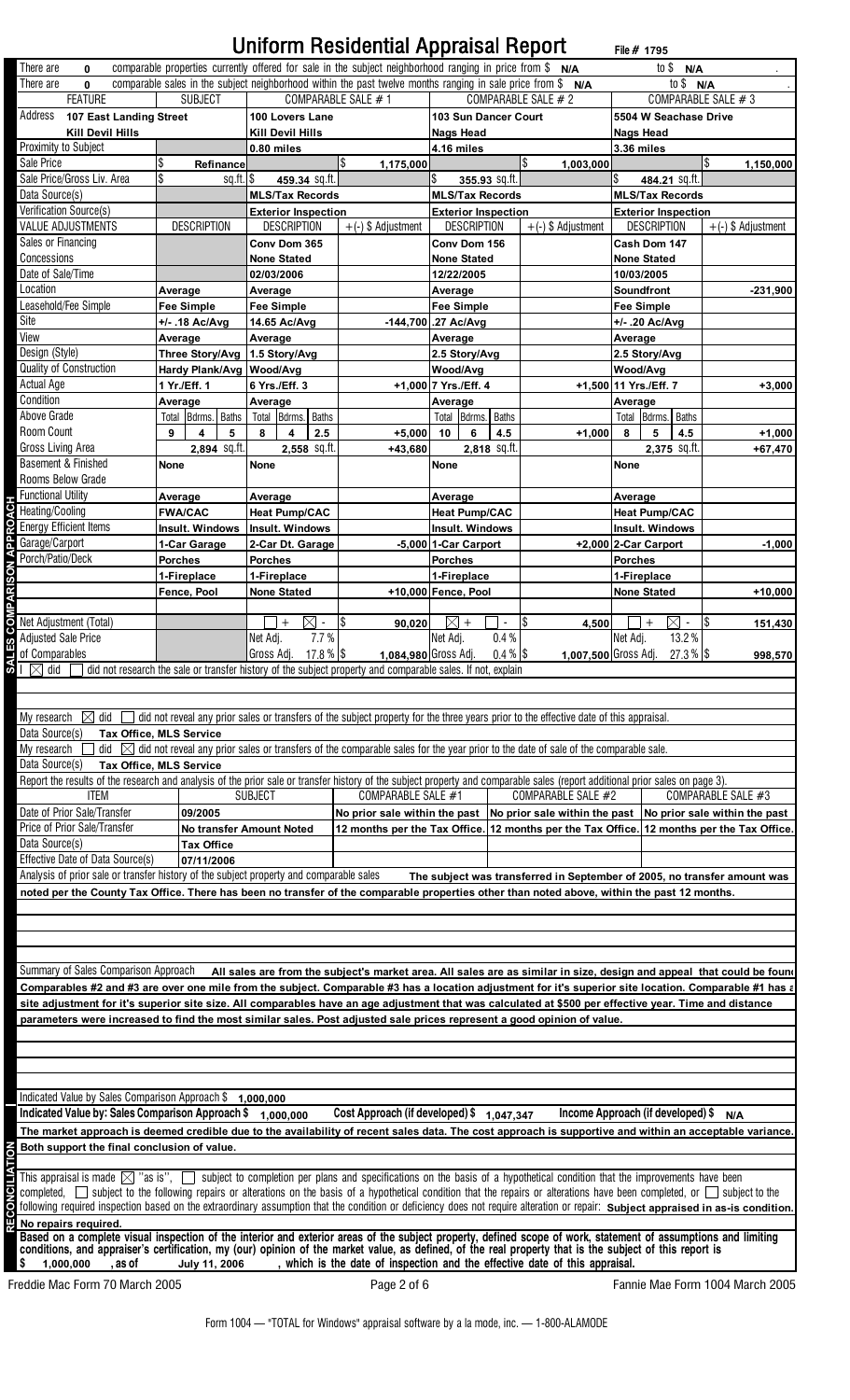#### **STANDARD ADDENDUM & ADDITIONAL LIMITING CONDITIONS**

**The enclosed appraisal report is a 'complete summary report' as defined by USPAP as of 01-01-2005.**

**Unless otherwise stated, it is assumed the dwelling is structurally sound and free of insect infestation. A professional inspector may be utilized at the lenders discretion.**

**\* No dampness, settlement, nor insect infestation were observed visually.**

**Mechanical and structural components are deemed operable consistent with typical appraisal expertise and are not warranted.**

**Wells & Septic systems are typical and accepted if municipal services are not present.**

**Unless otherwise stated below or in the U.R.A.R. the subject property did not convey within the past 36 months. The appraiser has inquired via MLS and Tax Records but has not searched the title to the property. The appraiser disclaims any liability for any omission or error by these vendors.**

**ADDITIONAL COMMENTS Cost approach calculations are garnered from extractions, contractor interviews, and/or Marshall & Swift Residential Cost Handbook. Site values are estimated from experience or prior research. Should the Income Approach be omitted it is due to incomplete sale/rental data.**

**The appraiser(s) certify that they are competent to perform the appraisal.**

 **\*\*\*Photograph Certification\*\*\***

**ADDITIONAL COMMENTS** 

**The appraiser certifies that the subject and comparable photo's have not been altered in any way, although some comparable photos may have been obtained from local MLS Offices, but that the exterior of the comparables were inspected.**

**The following comments address any deviation from suggested guidelines:**

**No FEMA Flood Zone information was noted because it could not be determined the specific of the subject on the FEMA Map to verify if the subject is or is not in a Flood Zone. For more information the County Planning Office needs to be contacted. There are no apparent adverse easements, encroachments, nor other unfavorable conditions affecting the site. The lot is typical to the neighborhood.**

#### **COST APPROACH TO VALUE (not required by Fannie Mae)**

Provide adequate information for the lender/client to replicate the below cost figures and calculations.

Support for the opinion of site value (summary of comparable land sales or other methods for estimating site value) **There were no comparable land sales that could be found in the subjects subdivision, therefore the opinion of site value was obtained from the subject's land tax value.**

| $\boxtimes$ REPRODUCTION OR<br>ESTIMATED<br>REPLACEMENT COST NEW                                                                                         | OPINION OF SITE VALUE                                 |                    |          |             | 500,000                            |
|----------------------------------------------------------------------------------------------------------------------------------------------------------|-------------------------------------------------------|--------------------|----------|-------------|------------------------------------|
| Source of cost data                                                                                                                                      | <b>DWFLLING</b>                                       | 2,894 Sq.Ft. @ \$  | 175.00   | $=$ \$      | 506,450                            |
| Quality rating from cost service<br>Effective date of cost data                                                                                          |                                                       | None $Sq.Ft. @ \$$ |          |             |                                    |
| Comments on Cost Approach (gross living area calculations, depreciation, etc.)                                                                           | Porches, Fireplace, Fence, Pool                       |                    |          | $=$ $$$     | 35,000                             |
| See separate attached Sketch Addendum for GLA calculations.                                                                                              | Garage/Carport                                        | 268 Sq.Ft. @ \$    | 35.00    | $=$ \$      | 9,380                              |
|                                                                                                                                                          | <b>Total Estimate of Cost-New</b>                     |                    |          | $=$ \$<br>. | 550,830                            |
|                                                                                                                                                          | Physical<br>Less                                      | Functional         | External |             |                                    |
|                                                                                                                                                          | Depreciation<br>8.483                                 |                    |          | $=$ \$      | 8,483                              |
|                                                                                                                                                          | Depreciated Cost of Improvements                      |                    |          | $=$ \$      | 542,347                            |
|                                                                                                                                                          | "As-is" Value of Site Improvements                    |                    |          | $=$ \$      | 5,000                              |
|                                                                                                                                                          |                                                       |                    |          |             |                                    |
| Estimated Remaining Economic Life (HUD and VA only)                                                                                                      | 64 Years   INDICATED VALUE BY COST APPROACH           |                    |          | $=$ s       | 1,047,347                          |
|                                                                                                                                                          | INCOME APPROACH TO VALUE (not required by Fannie Mae) |                    |          |             |                                    |
| Estimated Monthly Market Rent \$<br>X Gross Rent Multiplier<br>N/A                                                                                       | $=$ \$<br>N/A                                         |                    |          |             | Indicated Value by Income Approach |
| Summary of Income Approach (including support for market rent and GRM)                                                                                   |                                                       |                    |          |             |                                    |
|                                                                                                                                                          |                                                       |                    |          |             |                                    |
|                                                                                                                                                          | <b>PROJECT INFORMATION FOR PUDs (if applicable)</b>   |                    |          |             |                                    |
| Is the developer/builder in control of the Homeowners' Association (HOA)?<br>Yes<br>$\boxtimes$ No                                                       | Unit type $(s)$<br>Detached                           | Attached           |          |             |                                    |
| Provide the following information for PUDs ONLY if the developer/builder is in control of the HOA and the subject property is an attached dwelling unit. |                                                       |                    |          |             |                                    |
| Legal Name of Project                                                                                                                                    |                                                       |                    |          |             |                                    |
| Total number of phases<br>Total number of units<br>N/A                                                                                                   | Total number of units sold                            |                    |          |             |                                    |
| Total number of units rented<br>Total number of units for sale<br>N/A                                                                                    | Data source(s)                                        |                    |          |             |                                    |
| Was the project created by the conversion of existing building(s) into a PUD?<br>Yes                                                                     | No If Yes, date of conversion.                        |                    |          |             |                                    |
| Does the project contain any multi-dwelling units?<br>Yes<br>No Data Source                                                                              |                                                       |                    |          |             |                                    |
| Are the units, common elements, and recreation facilities complete?<br>Yes                                                                               | No If No, describe the status of completion.          |                    |          |             |                                    |
|                                                                                                                                                          |                                                       |                    |          |             |                                    |
|                                                                                                                                                          |                                                       |                    |          |             |                                    |
| Are the common elements leased to or by the Homeowners' Association?<br>Yes                                                                              | No If Yes, describe the rental terms and options.     |                    |          |             |                                    |
|                                                                                                                                                          |                                                       |                    |          |             |                                    |
| Describe common elements and recreational facilities.<br>N/A                                                                                             |                                                       |                    |          |             |                                    |

Freddie Mac Form 70 March 2005 Page 3 of 6 Fannie Mae Form 1004 March 2005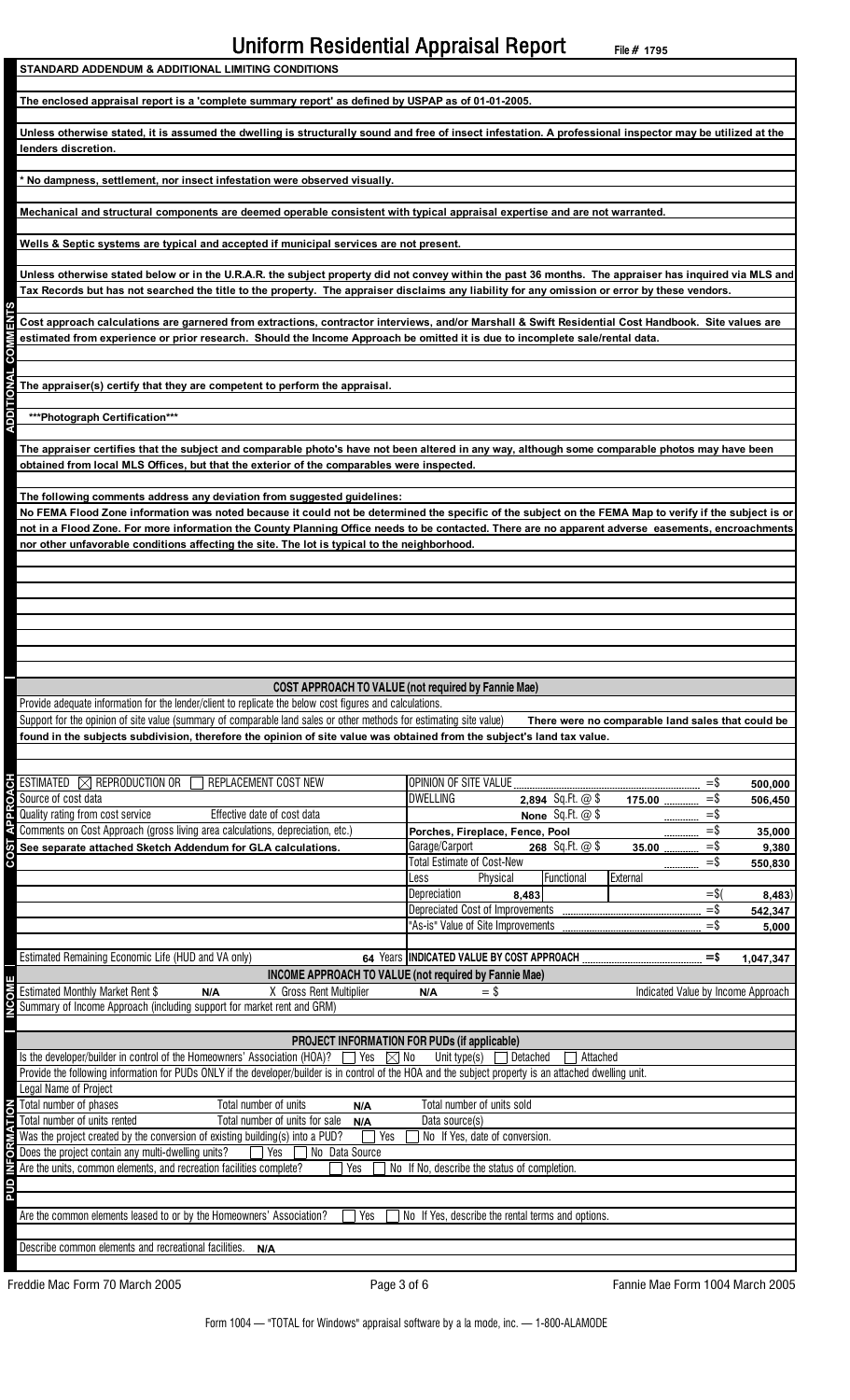This report form is designed to report an appraisal of a one-unit property or a one-unit property with an accessory unit; including a unit in a planned unit development (PUD). This report form is not designed to report an appraisal of a manufactured home or a unit in a condominium or cooperative project.

This appraisal report is subject to the following scope of work, intended use, intended user, definition of market value, statement of assumptions and limiting conditions, and certifications. Modifications, additions, or deletions to the intended use, intended user, definition of market value, or assumptions and limiting conditions are not permitted. The appraiser may expand the scope of work to include any additional research or analysis necessary based on the complexity of this appraisal assignment. Modifications or deletions to the certifications are also not permitted. However, additional certifications that do not constitute material alterations to this appraisal report, such as those required by law or those related to the appraiser's continuing education or membership in an appraisal organization, are permitted.

SCOPE OF WORK: The scope of work for this appraisal is defined by the complexity of this appraisal assignment and the reporting requirements of this appraisal report form, including the following definition of market value, statement of assumptions and limiting conditions, and certifications. The appraiser must, at a minimum: (1) perform a complete visual inspection of the interior and exterior areas of the subject property, (2) inspect the neighborhood, (3) inspect each of the comparable sales from at least the street, (4) research, verify, and analyze data from reliable public and/or private sources, and (5) report his or her analysis, opinions, and conclusions in this appraisal report.

INTENDED USE: The intended use of this appraisal report is for the lender/client to evaluate the property that is the subject of this appraisal for a mortgage finance transaction.

INTENDED USER: The intended user of this appraisal report is the lender/client.

DEFINITION OF MARKET VALUE: The most probable price which a property should bring in a competitive and open market under all conditions requisite to a fair sale, the buyer and seller, each acting prudently, knowledgeably and assuming the price is not affected by undue stimulus. Implicit in this definition is the consummation of a sale as of a specified date and the passing of title from seller to buyer under conditions whereby: (1) buyer and seller are typically motivated; (2) both parties are well informed or well advised, and each acting in what he or she considers his or her own best interest; (3) a reasonable time is allowed for exposure in the open market; (4) payment is made in terms of cash in U. S. dollars or in terms of financial arrangements comparable thereto; and (5) the price represents the normal consideration for the property sold unaffected by special or creative financing or sales concessions\* granted by anyone associated with the sale.

\*Adjustments to the comparables must be made for special or creative financing or sales concessions. No adjustments are necessary for those costs which are normally paid by sellers as a result of tradition or law in a market area; these costs are readily identifiable since the seller pays these costs in virtually all sales transactions. Special or creative financing adjustments can be made to the comparable property by comparisons to financing terms offered by a third party institutional lender that is not already involved in the property or transaction. Any adjustment should not be calculated on a mechanical dollar for dollar cost of the financing or concession but the dollar amount of any adjustment should approximate the market's reaction to the financing or concessions based on the appraiser's judgment.

STATEMENT OF ASSUMPTIONS AND LIMITING CONDITIONS: The appraiser's certification in this report is subject to the following assumptions and limiting conditions:

1. The appraiser will not be responsible for matters of a legal nature that affect either the property being appraised or the title to it, except for information that he or she became aware of during the research involved in performing this appraisal. The appraiser assumes that the title is good and marketable and will not render any opinions about the title.

2. The appraiser has provided a sketch in this appraisal report to show the approximate dimensions of the improvements. The sketch is included only to assist the reader in visualizing the property and understanding the appraiser's determination of its size.

3. The appraiser has examined the available flood maps that are provided by the Federal Emergency Management Agency (or other data sources) and has noted in this appraisal report whether any portion of the subject site is located in an identified Special Flood Hazard Area. Because the appraiser is not a surveyor, he or she makes no guarantees, express or implied, regarding this determination.

4. The appraiser will not give testimony or appear in court because he or she made an appraisal of the property in question, unless specific arrangements to do so have been made beforehand, or as otherwise required by law.

5. The appraiser has noted in this appraisal report any adverse conditions (such as needed repairs, deterioration, the presence of hazardous wastes, toxic substances, etc.) observed during the inspection of the subject property or that he or she became aware of during the research involved in performing the appraisal. Unless otherwise stated in this appraisal report, the appraiser has no knowledge of any hidden or unapparent physical deficiencies or adverse conditions of the property (such as, but not limited to, needed repairs, deterioration, the presence of hazardous wastes, toxic substances, adverse environmental conditions, etc.) that would make the property less valuable, and has assumed that there are no such conditions and makes no guarantees or warranties, express or implied. The appraiser will not be responsible for any such conditions that do exist or for any engineering or testing that might be required to discover whether such conditions exist. Because the appraiser is not an expert in the field of environmental hazards, this appraisal report must not be considered as an environmental assessment of the property.

6. The appraiser has based his or her appraisal report and valuation conclusion for an appraisal that is subject to satisfactory completion, repairs, or alterations on the assumption that the completion, repairs, or alterations of the subject property will be performed in a professional manner.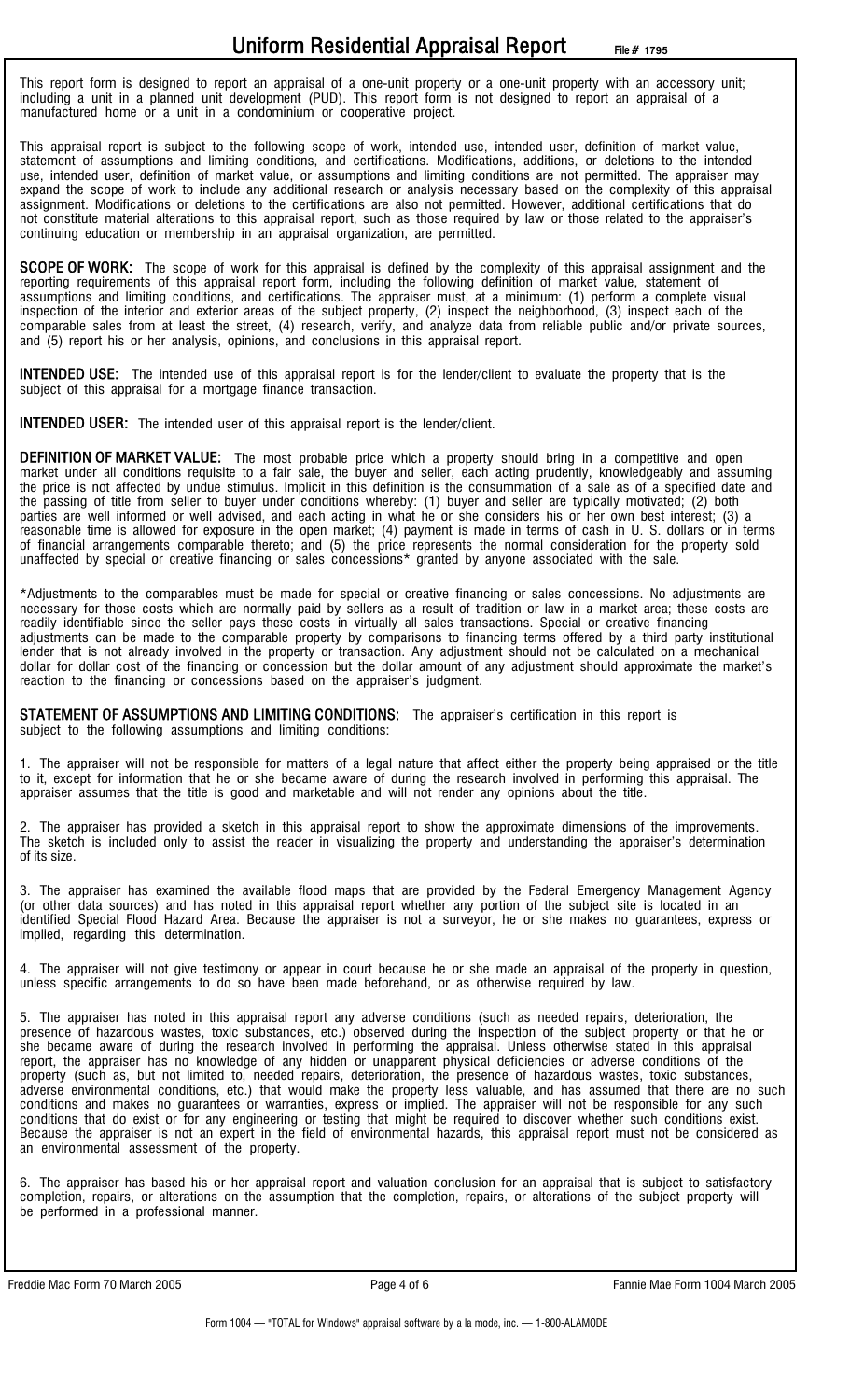### APPRAISER'S CERTIFICATION: The Appraiser certifies and agrees that:

1. I have, at a minimum, developed and reported this appraisal in accordance with the scope of work requirements stated in this appraisal report.

2. I performed a complete visual inspection of the interior and exterior areas of the subject property. I reported the condition of the improvements in factual, specific terms. I identified and reported the physical deficiencies that could affect the livability, soundness, or structural integrity of the property.

3. I performed this appraisal in accordance with the requirements of the Uniform Standards of Professional Appraisal Practice that were adopted and promulgated by the Appraisal Standards Board of The Appraisal Foundation and that were in place at the time this appraisal report was prepared.

4. I developed my opinion of the market value of the real property that is the subject of this report based on the sales comparison approach to value. I have adequate comparable market data to develop a reliable sales comparison approach for this appraisal assignment. I further certify that I considered the cost and income approaches to value but did not develop them, unless otherwise indicated in this report.

5. I researched, verified, analyzed, and reported on any current agreement for sale for the subject property, any offering for sale of the subject property in the twelve months prior to the effective date of this appraisal, and the prior sales of the subject property for a minimum of three years prior to the effective date of this appraisal, unless otherwise indicated in this report.

6. I researched, verified, analyzed, and reported on the prior sales of the comparable sales for a minimum of one year prior to the date of sale of the comparable sale, unless otherwise indicated in this report.

7. I selected and used comparable sales that are locationally, physically, and functionally the most similar to the subject property.

8. I have not used comparable sales that were the result of combining a land sale with the contract purchase price of a home that has been built or will be built on the land.

9. I have reported adjustments to the comparable sales that reflect the market's reaction to the differences between the subject property and the comparable sales.

10. I verified, from a disinterested source, all information in this report that was provided by parties who have a financial interest in the sale or financing of the subject property.

11. I have knowledge and experience in appraising this type of property in this market area.

12. I am aware of, and have access to, the necessary and appropriate public and private data sources, such as multiple listing services, tax assessment records, public land records and other such data sources for the area in which the property is located.

13. I obtained the information, estimates, and opinions furnished by other parties and expressed in this appraisal report from reliable sources that I believe to be true and correct.

14. I have taken into consideration the factors that have an impact on value with respect to the subject neighborhood, subject property, and the proximity of the subject property to adverse influences in the development of my opinion of market value. I have noted in this appraisal report any adverse conditions (such as, but not limited to, needed repairs, deterioration, the presence of hazardous wastes, toxic substances, adverse environmental conditions, etc.) observed during the inspection of the subject property or that I became aware of during the research involved in performing this appraisal. I have considered these adverse conditions in my analysis of the property value, and have reported on the effect of the conditions on the value and marketability of the subject property.

15. I have not knowingly withheld any significant information from this appraisal report and, to the best of my knowledge, all statements and information in this appraisal report are true and correct.

16. I stated in this appraisal report my own personal, unbiased, and professional analysis, opinions, and conclusions, which are subject only to the assumptions and limiting conditions in this appraisal report.

17. I have no present or prospective interest in the property that is the subject of this report, and I have no present or prospective personal interest or bias with respect to the participants in the transaction. I did not base, either partially or completely, my analysis and/or opinion of market value in this appraisal report on the race, color, religion, sex, age, marital status, handicap, familial status, or national origin of either the prospective owners or occupants of the subject property or of the present owners or occupants of the properties in the vicinity of the subject property or on any other basis prohibited by law.

18. My employment and/or compensation for performing this appraisal or any future or anticipated appraisals was not conditioned on any agreement or understanding, written or otherwise, that I would report (or present analysis supporting) a predetermined specific value, a predetermined minimum value, a range or direction in value, a value that favors the cause of any party, or the attainment of a specific result or occurrence of a specific subsequent event (such as approval of a pending mortgage loan application).

19. I personally prepared all conclusions and opinions about the real estate that were set forth in this appraisal report. If I relied on significant real property appraisal assistance from any individual or individuals in the performance of this appraisal or the preparation of this appraisal report, I have named such individual(s) and disclosed the specific tasks performed in this appraisal report. I certify that any individual so named is qualified to perform the tasks. I have not authorized anyone to make a change to any item in this appraisal report; therefore, any change made to this appraisal is unauthorized and I will take no responsibility for it.

20. I identified the lender/client in this appraisal report who is the individual, organization, or agent for the organization that ordered and will receive this appraisal report.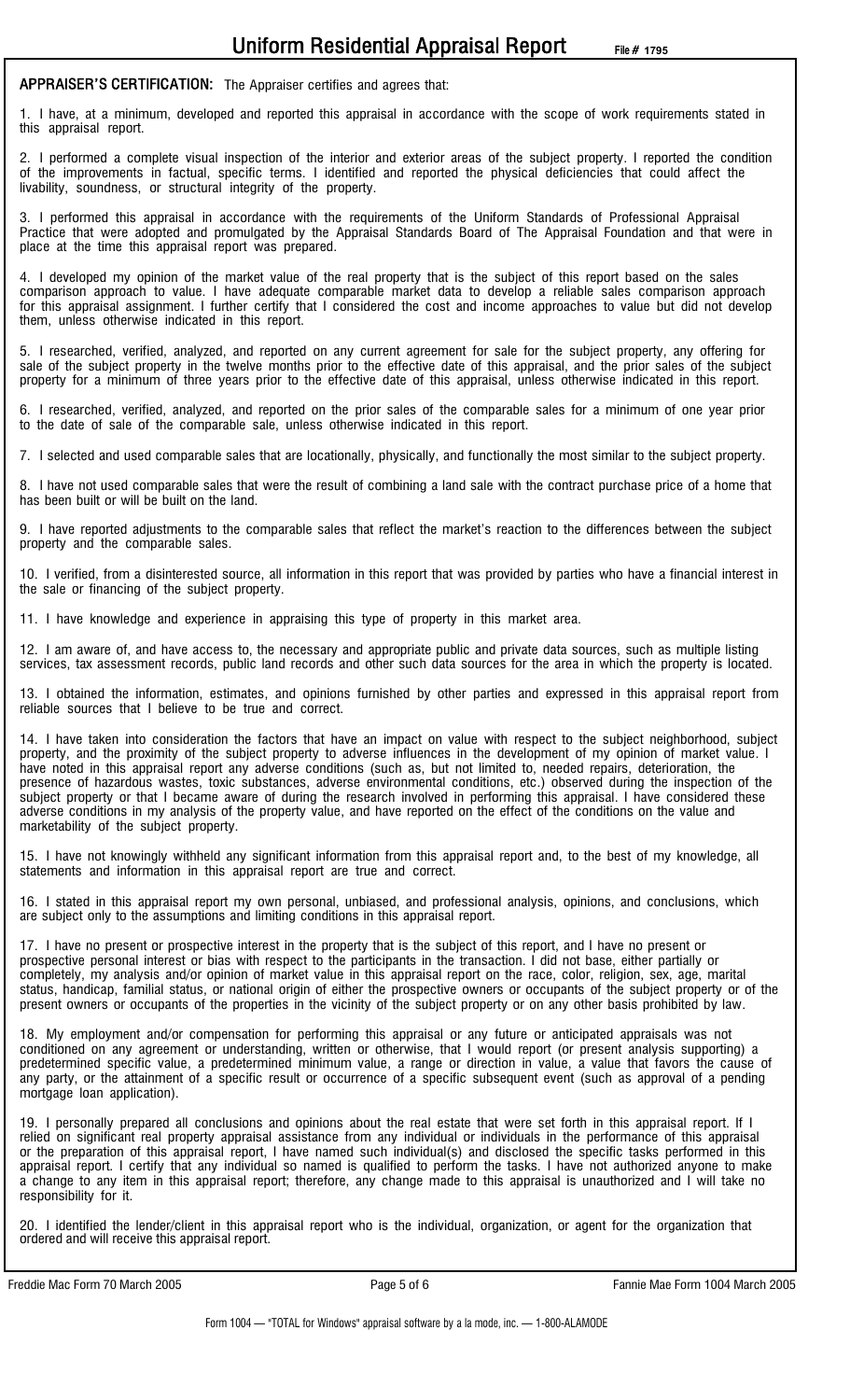21. The lender/client may disclose or distribute this appraisal report to: the borrower; another lender at the request of the borrower; the mortgagee or its successors and assigns; mortgage insurers; government sponsored enterprises; other secondary market participants; data collection or reporting services; professional appraisal organizations; any department, agency, or instrumentality of the United States; and any state, the District of Columbia, or other jurisdictions; without having to obtain the appraiser's or supervisory appraiser's (if applicable) consent. Such consent must be obtained before this appraisal report may be disclosed or distributed to any other party (including, but not limited to, the public through advertising, public relations, news, sales, or other media).

22. I am aware that any disclosure or distribution of this appraisal report by me or the lender/client may be subject to certain laws and regulations. Further, I am also subject to the provisions of the Uniform Standards of Professional Appraisal Practice that pertain to disclosure or distribution by me.

23. The borrower, another lender at the request of the borrower, the mortgagee or its successors and assigns, mortgage insurers, government sponsored enterprises, and other secondary market participants may rely on this appraisal report as part of any mortgage finance transaction that involves any one or more of these parties.

24. If this appraisal report was transmitted as an "electronic record" containing my ''electronic signature,'' as those terms are defined in applicable federal and/or state laws (excluding audio and video recordings), or a facsimile transmission of this appraisal report containing a copy or representation of my signature, the appraisal report shall be as effective, enforceable and valid as if a paper version of this appraisal report were delivered containing my original hand written signature.

25. Any intentional or negligent misrepresentation(s) contained in this appraisal report may result in civil liability and/or criminal penalties including, but not limited to, fine or imprisonment or both under the provisions of Title 18, United States Code, Section 1001, et seq., or similar state laws.

SUPERVISORY APPRAISER'S CERTIFICATION: The Supervisory Appraiser certifies and agrees that:

1. I directly supervised the appraiser for this appraisal assignment, have read the appraisal report, and agree with the appraiser's analysis, opinions, statements, conclusions, and the appraiser's certification.

2. I accept full responsibility for the contents of this appraisal report including, but not limited to, the appraiser's analysis, opinions, statements, conclusions, and the appraiser's certification.

3. The appraiser identified in this appraisal report is either a sub-contractor or an employee of the supervisory appraiser (or the appraisal firm), is qualified to perform this appraisal, and is acceptable to perform this appraisal under the applicable state law.

4. This appraisal report complies with the Uniform Standards of Professional Appraisal Practice that were adopted and promulgated by the Appraisal Standards Board of The Appraisal Foundation and that were in place at the time this appraisal report was prepared.

5. If this appraisal report was transmitted as an ''electronic record'' containing my ''electronic signature,'' as those terms are defined in applicable federal and/or state laws (excluding audio and video recordings), or a facsimile transmission of this appraisal report containing a copy or representation of my signature, the appraisal report shall be as effective, enforceable and valid as if a paper version of this appraisal report were delivered containing my original hand written signature.

| <b>APPRAISER</b>                                            | SUPERVISORY APPRAISER (ONLY IF REQUIRED)                                                                                                                                                                                       |
|-------------------------------------------------------------|--------------------------------------------------------------------------------------------------------------------------------------------------------------------------------------------------------------------------------|
| Signature                                                   |                                                                                                                                                                                                                                |
| Name Roger P. Knox, Jr.                                     |                                                                                                                                                                                                                                |
| Company Name Knox Appraisals, LLCF                          | Company Name experience and the company Name of the contract of the contract of the contract of the contract of the contract of the contract of the contract of the contract of the contract of the contract of the contract o |
| Company Address 428 Gayle Boulevard, Winterville, NC 28590  |                                                                                                                                                                                                                                |
| Telephone Number 252-355-7142                               |                                                                                                                                                                                                                                |
|                                                             |                                                                                                                                                                                                                                |
| Date of Signature and Report July 11, 2006                  |                                                                                                                                                                                                                                |
| Effective Date of Appraisal July 11, 2006                   |                                                                                                                                                                                                                                |
| State Certification # A5155                                 |                                                                                                                                                                                                                                |
|                                                             | State <b>State</b>                                                                                                                                                                                                             |
|                                                             | Expiration Date of Certification or License                                                                                                                                                                                    |
| State NC                                                    |                                                                                                                                                                                                                                |
| Expiration Date of Certification or License 6/30/2007       | <b>SUBJECT PROPERTY</b>                                                                                                                                                                                                        |
| ADDRESS OF PROPERTY APPRAISED                               | Did not inspect subject property                                                                                                                                                                                               |
| 107 East Landing Street                                     | Did inspect exterior of subject property from street                                                                                                                                                                           |
| Kill Devil Hills, NC 27948                                  |                                                                                                                                                                                                                                |
| APPRAISED VALUE OF SUBJECT PROPERTY \$ 1,000,000            | Did inspect interior and exterior of subject property                                                                                                                                                                          |
| LENDER/CLIENT                                               | Date of Inspection Date of Instruction                                                                                                                                                                                         |
|                                                             |                                                                                                                                                                                                                                |
| Company Name Mortgage Professionals of NC                   | <b>COMPARABLE SALES</b>                                                                                                                                                                                                        |
| Company Address 1021-A Red Banks Road, Greenville, NC 27858 | Did not inspect exterior of comparable sales from street                                                                                                                                                                       |
|                                                             | Did inspect exterior of comparable sales from street                                                                                                                                                                           |
| <b>Email Address</b>                                        | Date of Inspection Date of Institution                                                                                                                                                                                         |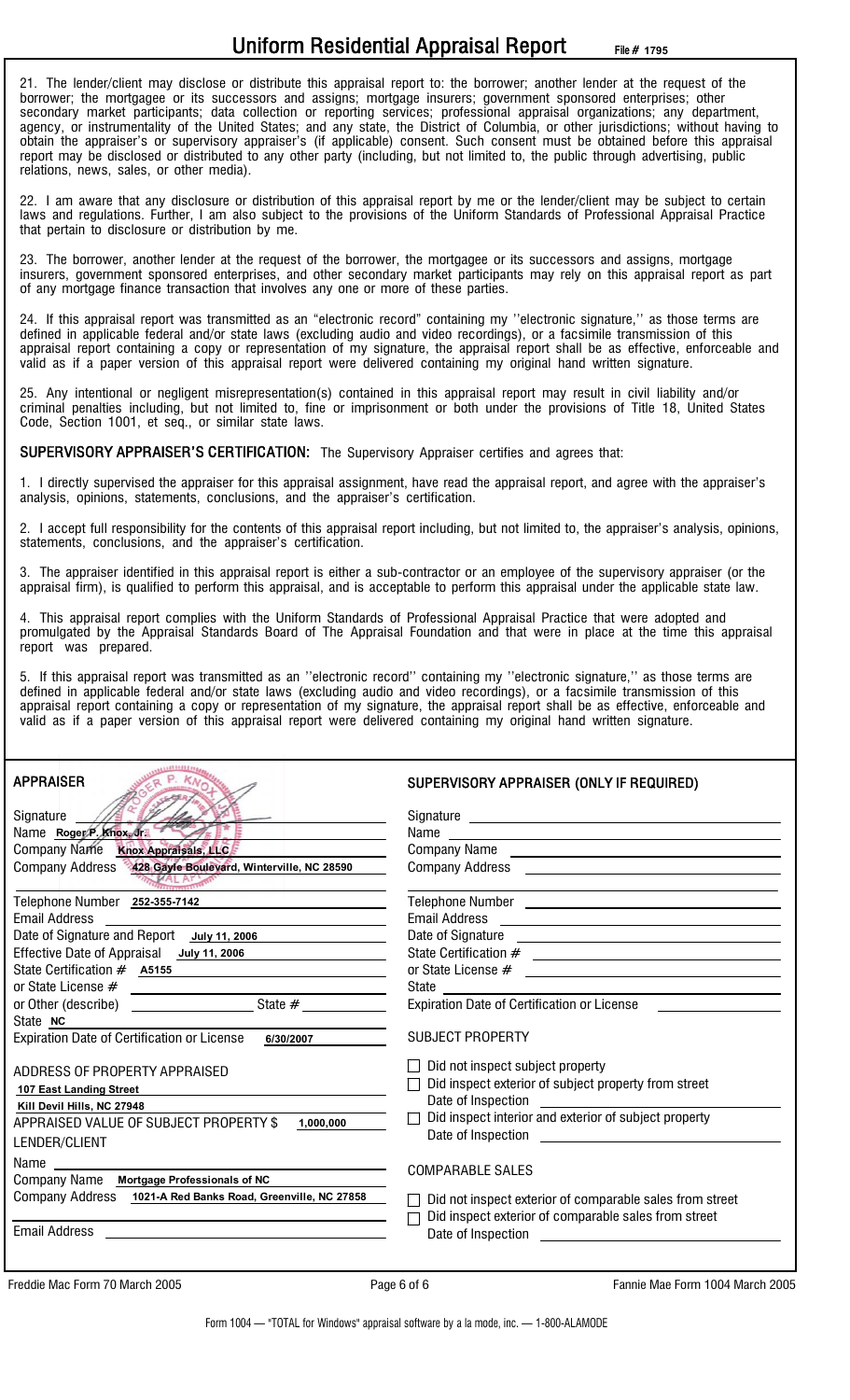# **Subject Photo Page**

State **NC** 

| Borrower/Client William Lane             |             |
|------------------------------------------|-------------|
| Property Address 107 East Landing Street |             |
| Kill Devil Hills<br>City                 | County Dare |
| Lender Mortgage Professionals of NC      |             |

**Kill Devil Hills Dare NC 27948**





| 107 East Landing Street |                 |  |  |  |  |  |
|-------------------------|-----------------|--|--|--|--|--|
| Sales Price             | Refinance       |  |  |  |  |  |
| GI A                    | 2,894           |  |  |  |  |  |
| Total Rooms 9           |                 |  |  |  |  |  |
| Total Bedrms 4          |                 |  |  |  |  |  |
| Total Bathrms 5         |                 |  |  |  |  |  |
| Location                | Average         |  |  |  |  |  |
| View                    | Average         |  |  |  |  |  |
| Site                    | +/- .18 Ac/Avg  |  |  |  |  |  |
| Qualitv                 | Hardy Plank/Avg |  |  |  |  |  |
| Aae                     | 1 Yr./Eff. 1    |  |  |  |  |  |
|                         |                 |  |  |  |  |  |

**Subject Rear**





Form PIC4x6.SR — "TOTAL for Windows" appraisal software by a la mode, inc. — 1-800-ALAMODE

**Subject Street**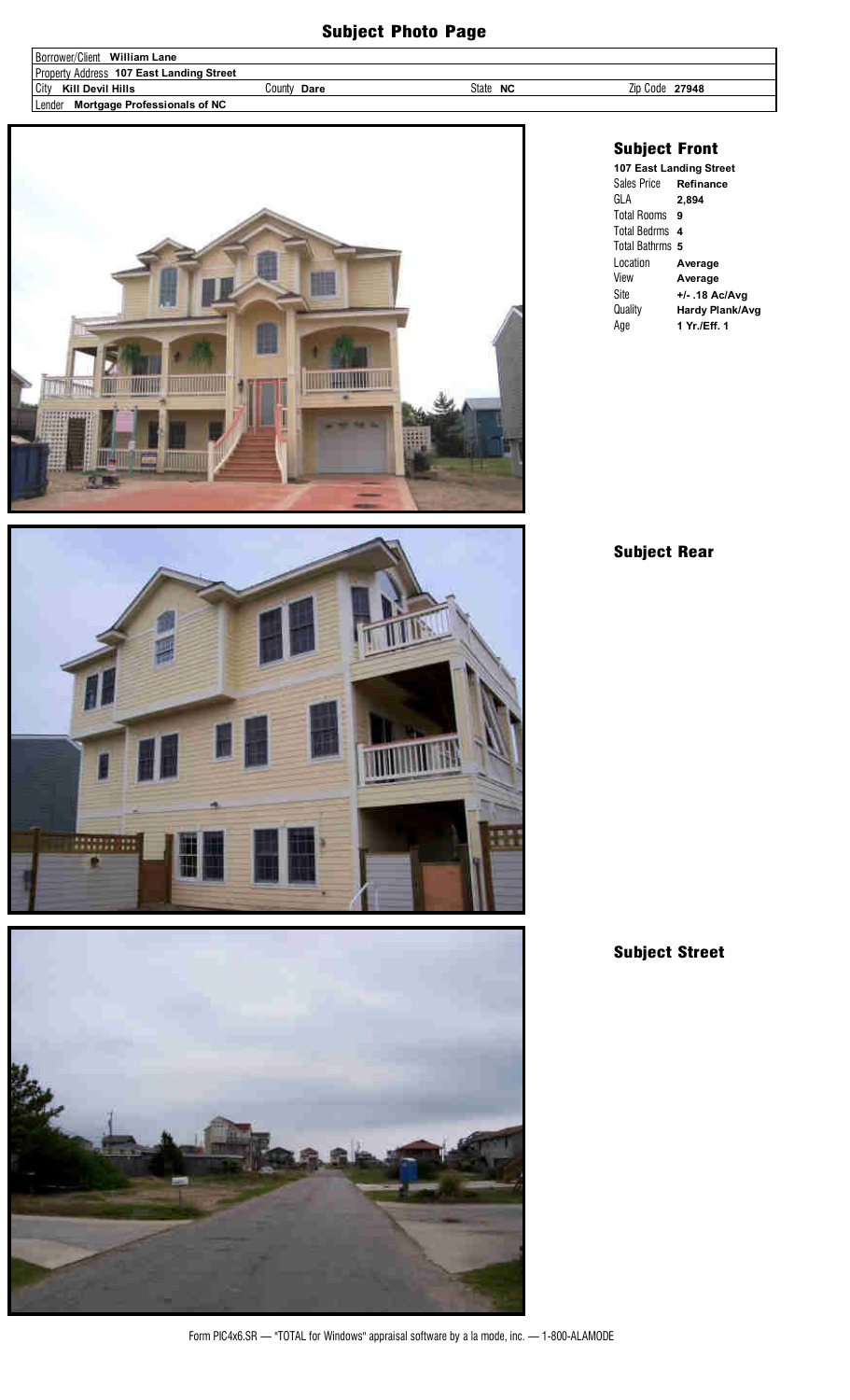## **Comparable Photo Page**

Borrower/Client **William Lane** Property Address **107 East Landing Street** City Kill Devil Hills Lender **Mortgage Professionals of NC**

County Dare State NC

**Kill Devil Hills Dare NC 27948**







#### **Comparable 1**

| 100 Lovers Lane    |               |  |  |  |  |  |
|--------------------|---------------|--|--|--|--|--|
| Proximity          | 0.80 miles    |  |  |  |  |  |
| Sale Price         | 1,175,000     |  |  |  |  |  |
| GI A               | 2,558         |  |  |  |  |  |
| <b>Total Rooms</b> | 8             |  |  |  |  |  |
| Total Bedrms       | 4             |  |  |  |  |  |
| Total Bathrms 2.5  |               |  |  |  |  |  |
| Location           | Average       |  |  |  |  |  |
| View               | Average       |  |  |  |  |  |
| Site               | 14.65 Ac/Avg  |  |  |  |  |  |
| Qualitv            | Wood/Avg      |  |  |  |  |  |
| Age                | 6 Yrs./Eff. 3 |  |  |  |  |  |

## **Comparable 2**

| 103 Sun Dancer Court |               |  |  |  |  |  |
|----------------------|---------------|--|--|--|--|--|
| Proximity            | 4.16 miles    |  |  |  |  |  |
| Sale Price           | 1,003,000     |  |  |  |  |  |
| GI A                 | 2,818         |  |  |  |  |  |
| <b>Total Rooms</b>   | 10            |  |  |  |  |  |
| <b>Total Bedrms</b>  | ĥ             |  |  |  |  |  |
| Total Bathrms 4.5    |               |  |  |  |  |  |
| l ocation            | Average       |  |  |  |  |  |
| View                 | Average       |  |  |  |  |  |
| Site                 | .27 Ac/Avg    |  |  |  |  |  |
| Quality              | Wood/Avg      |  |  |  |  |  |
| Aae                  | 7 Yrs /Eff. 4 |  |  |  |  |  |
|                      |               |  |  |  |  |  |

#### **Comparable 3**

| 5504 W Seachase Drive |                |  |  |  |  |  |
|-----------------------|----------------|--|--|--|--|--|
| Proximity             | 3.36 miles     |  |  |  |  |  |
| Sale Price            | 1,150,000      |  |  |  |  |  |
| GLA                   | 2,375          |  |  |  |  |  |
| <b>Total Rooms</b>    | 8              |  |  |  |  |  |
| <b>Total Bedrms</b>   | 5              |  |  |  |  |  |
| Total Bathrms 4.5     |                |  |  |  |  |  |
| l ocation             | Soundfront     |  |  |  |  |  |
| View                  | Average        |  |  |  |  |  |
| Site                  | +/- .20 Ac/Ava |  |  |  |  |  |
| Quality               | Wood/Avg       |  |  |  |  |  |
| Aae                   | 11 Yrs /Eff. 7 |  |  |  |  |  |
|                       |                |  |  |  |  |  |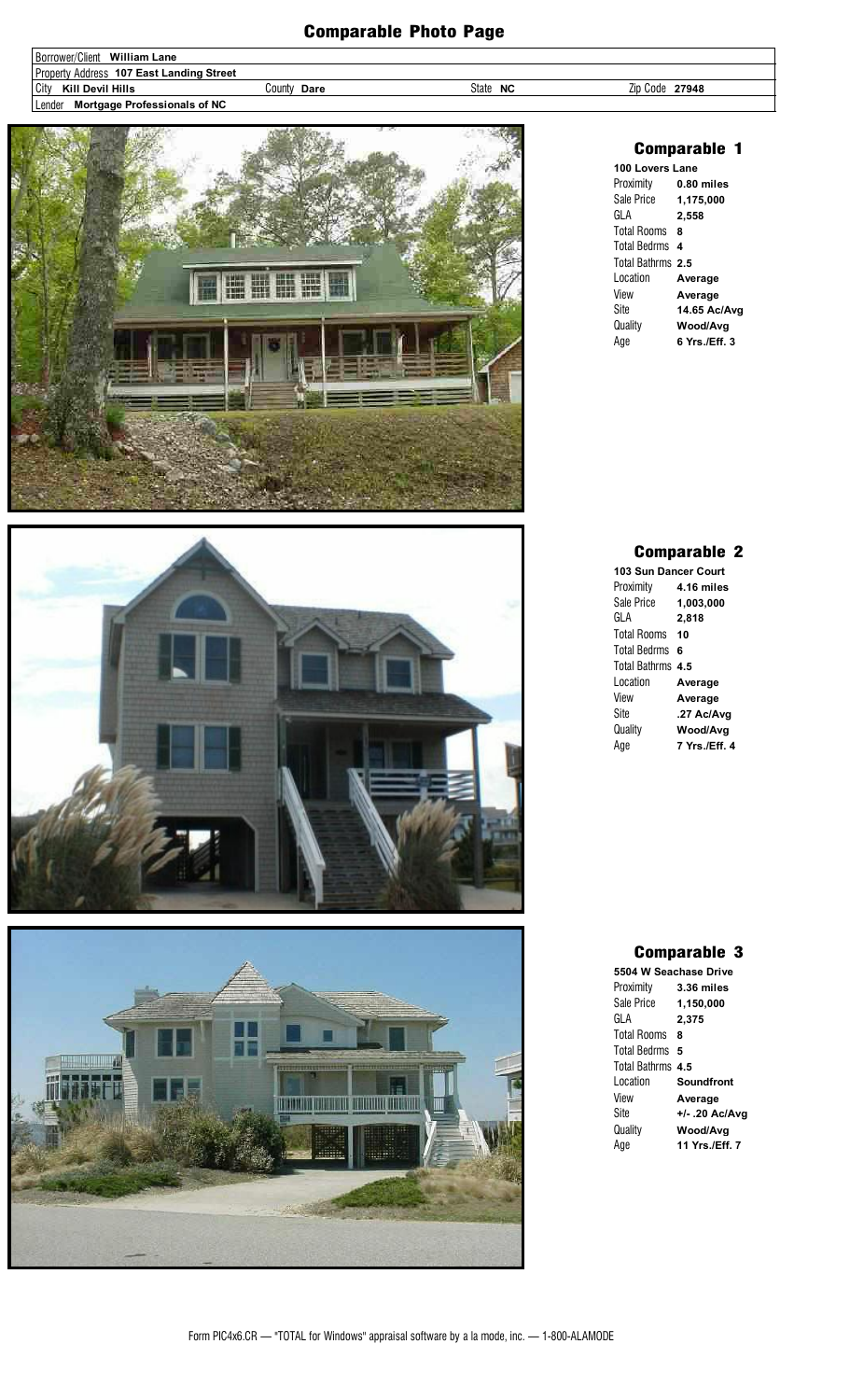**Building Sketch (Page - 1)**

| Borrower/Client William Lane             |                |                 |                |
|------------------------------------------|----------------|-----------------|----------------|
| Property Address 107 East Landing Street |                |                 |                |
| City Kill Devil Hills                    | Dare<br>Jountv | State <b>NC</b> | Zip Code 27948 |
| Lender<br>Mortgage Professionals of NC   |                |                 |                |